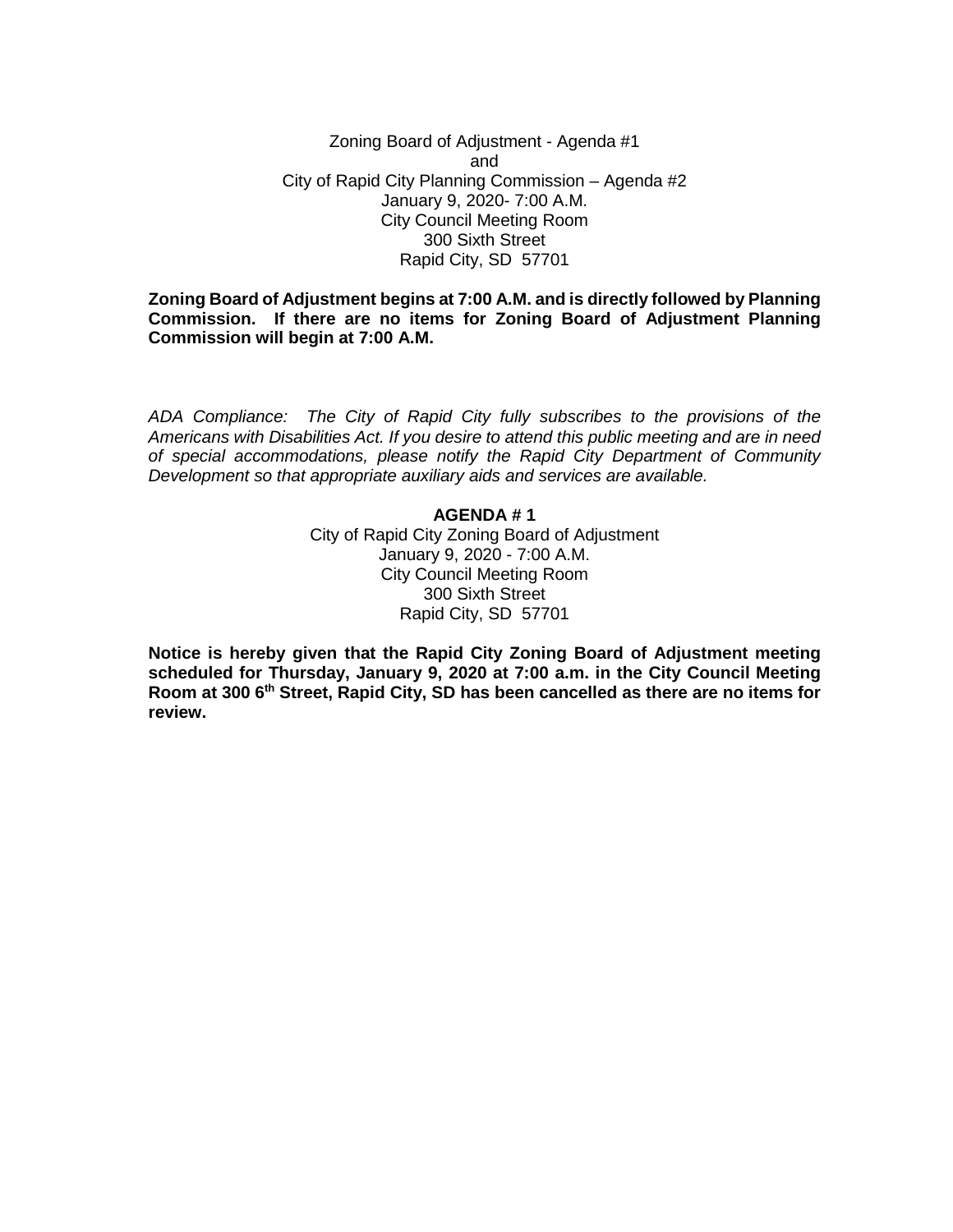*ADA Compliance: The City of Rapid City fully subscribes to the provisions of the Americans with Disabilities Act. If you desire to attend this public meeting and are in need of special accommodations, please notify the Rapid City Department of Community Development so that appropriate auxiliary aids and services are available.*

> **AGENDA # 2** City of Rapid City Planning Commission January 9, 2020 - 7:00 A.M. City Council Meeting Room 300 Sixth Street Rapid City, SD 57701

*SOME OF THE ITEMS ON THIS AGENDA ARE SUBJECT TO A PUBLIC HEARING OR CONSIDERATION BY THE RAPID CITY COUNCIL FOR FINAL ACTION. PLEASE CONTACT THE DEPARTMENT OF COMMUNITY DEVELOPMENT STAFF FOR INFORMATION REGARDING THE DATE ANY PARTICULAR ITEM MAY BE CONSIDERED BY THE CITY COUNCIL.*

## **Consent Calendar**

**The following items have been placed on the Consent Calendar for action to be taken on all items in accordance with staff's recommendation by a single vote. Any item may be removed from the Consent Calendar by any Planning Commissioner, staff member, or audience member, for separate consideration:**

## **---CONSENT CALENDAR---**

- 1. Approval of the December 5, 2019 Planning Commission Meeting Minutes.
- 2. No. 19RZ039 South of North Valley Drive

A request by Dream Design International, Inc for Yasmeen Dream, LLC to consider an application for a **Rezoning request from General Agricultural District to Light Industrial District** for property generally described as being located in North Valley Park Subdivision.

- 3. No. 19RZ041 West of the current terminus of E. Anamosa Street A request by Dream Design International, Inc for Yasmeen Dream 111, LLC to consider an application for a **Rezoning request from Medium Density Residential District to General Commercial District** for property generally described as being located in Shepherd Hills West and Shepherd Hills Subdivision.
- 4. No. 19RZ042 North of Homestead Street A request by Dream Design International, Inc for Yasmeen Dream 11, LLC to consider an application for a **Rezoning request from General Agricultural District to Medium Density Residential District** for property generally described as being located in Section 4, T1N, R8E.
- 5. No. 19RZ043 West of the intersection of Heidiway Court and Heidiway Lane A request by Fisk Land Surveying & Consulting Engineers, Inc for Keiz Larson to consider an application for a **Rezoning request from General Agricultural District to Low Density Residential District** for property generally described as being located in Dunham Estates.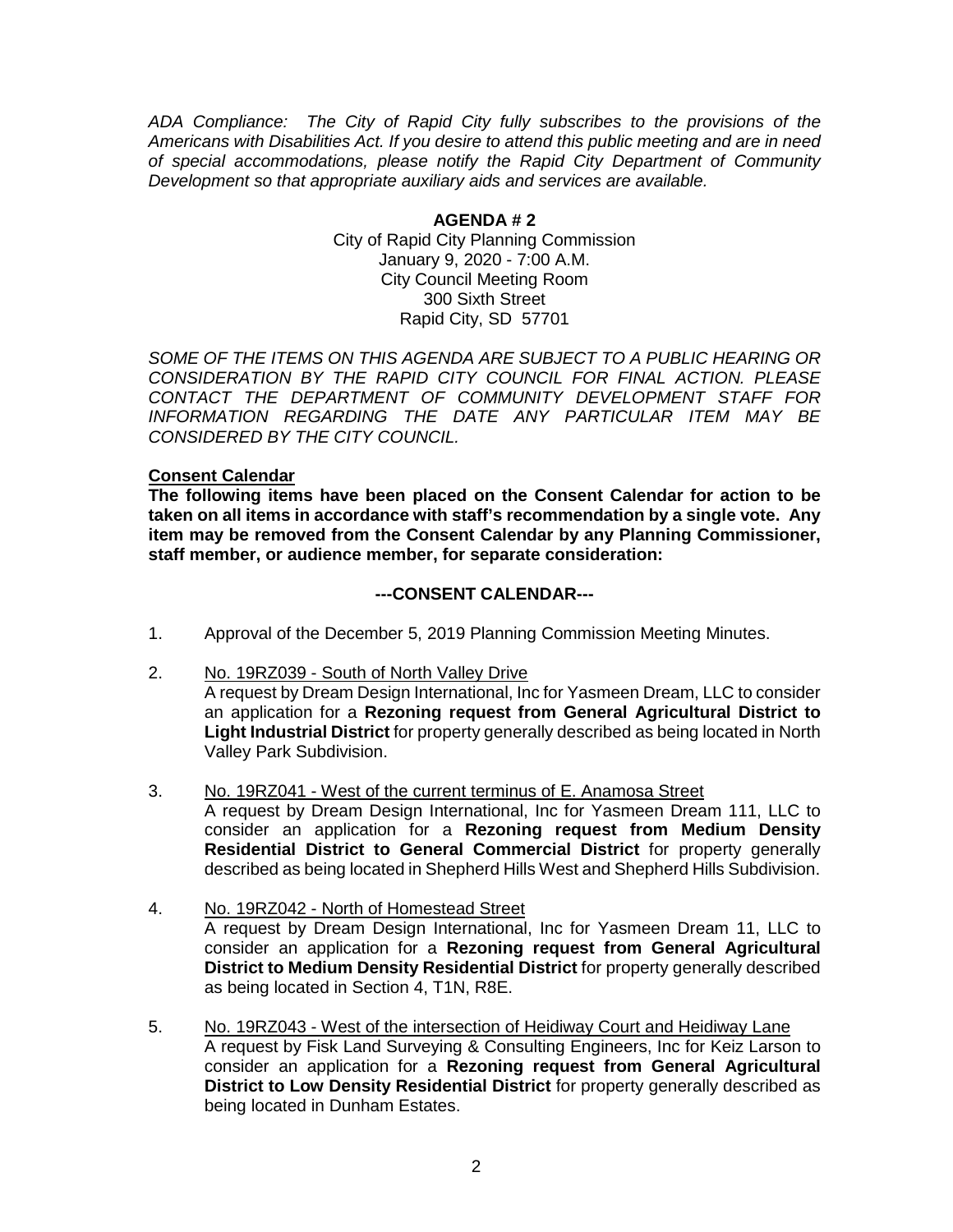- 6. No. 19PL105 2251 Moon Meadows Drive A request by Renner Associates, LLC for Fox LLC to consider an application for a **Preliminary Subdivision Plan** for proposed Lot 6 and 7 of Moon Ridge Subdivision, property generally described as being in Moon Ridge Subdivision.
- 7. No. 19VR005 Northeast of the intersection of Camden Boulevard and East North **Street** A request by Ted Edwards for Menard, Inc. to consider an application for a **Vacation of Right-of Way** for property generally described as being located in Menard Subdivision.
- \*8. No. 19PD049 Northwest of the intersection of Tower Road and Mount Rushmore Road

A request by Longbranch Civil Engineering, Inc for Table Rock Inc to consider an application for a **Revocation of a Planned Development Designation** for property generally described as being located in Brielle Subdivision.

*The Rapid City Planning Commission's action on this item is final unless any party appeals that decision to the Rapid City Council. All appeals must be submitted in writing to the Department of Community Development by close of business on the seventh full calendar day following action by the Planning Commission.*

\*9. No. 19UR024 - Southeast of the intersection of East Mall Drive and North Maple Avenue

A request by Henriksen, Inc for Ka and Diane Alberts and Dustin and Erin Krueger to consider an application for a **Conditional Use Permit to allow a distribution center in the General Commercial Zoning District** for property generally described as being located in LJS Subdivision.

*The Rapid City Planning Commission's action on this item is final unless any party appeals that decision to the Rapid City Council. All appeals must be submitted in writing to the Department of Community Development by close of business on the seventh full calendar day following action by the Planning Commission.*

**---END OF CONSENT CALENDAR---**

# **---BEGINNING OF REGULAR AGENDA ITEMS---**

10. No. 19RZ044 - 1124 Kansas City Street

A request by Brent Hill for Seraphim Theatrical Entertainment, LLC to consider an application for a **Rezoning from Medium Density Residential District to General Commercial District** for property generally described as being located at in the Boulevard Addition.

\*11. No. 19PD048 - 1124 Kansas City Street A request by Brent Hill for Seraphim Theatrical Entertainment, LLC to consider an application for a **Major Amendment to the Planned Development Overlay to allow a theater and church in the General Commercial District** property